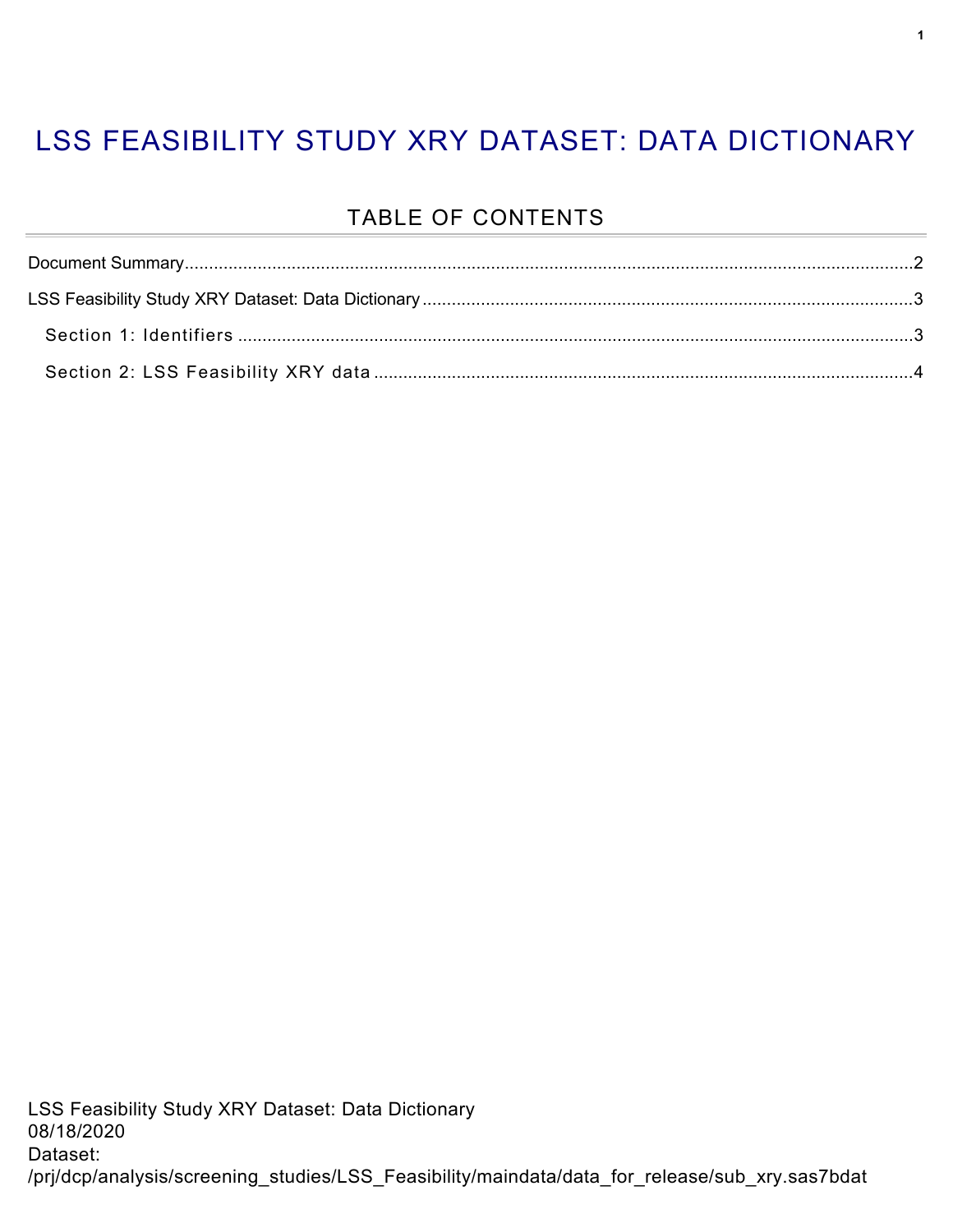#### Document Summary

<span id="page-1-0"></span>

| Property           | Value                                                                                             |
|--------------------|---------------------------------------------------------------------------------------------------|
| Document Title     | LSS Feasibility Study XRY Dataset: Data Dictionary                                                |
| Date Created       | 08/18/2020                                                                                        |
| <b>For Dataset</b> | /pri/dcp/analysis/screening studies/LSS Feasibility/maindata/data for<br>release/sub xry.sas7bdat |
| Sections           | 2                                                                                                 |
| Entries            | 23                                                                                                |
| Document Filename  | mug LSSFeasibilityStudyXRYDataset.08.18.20.rtf                                                    |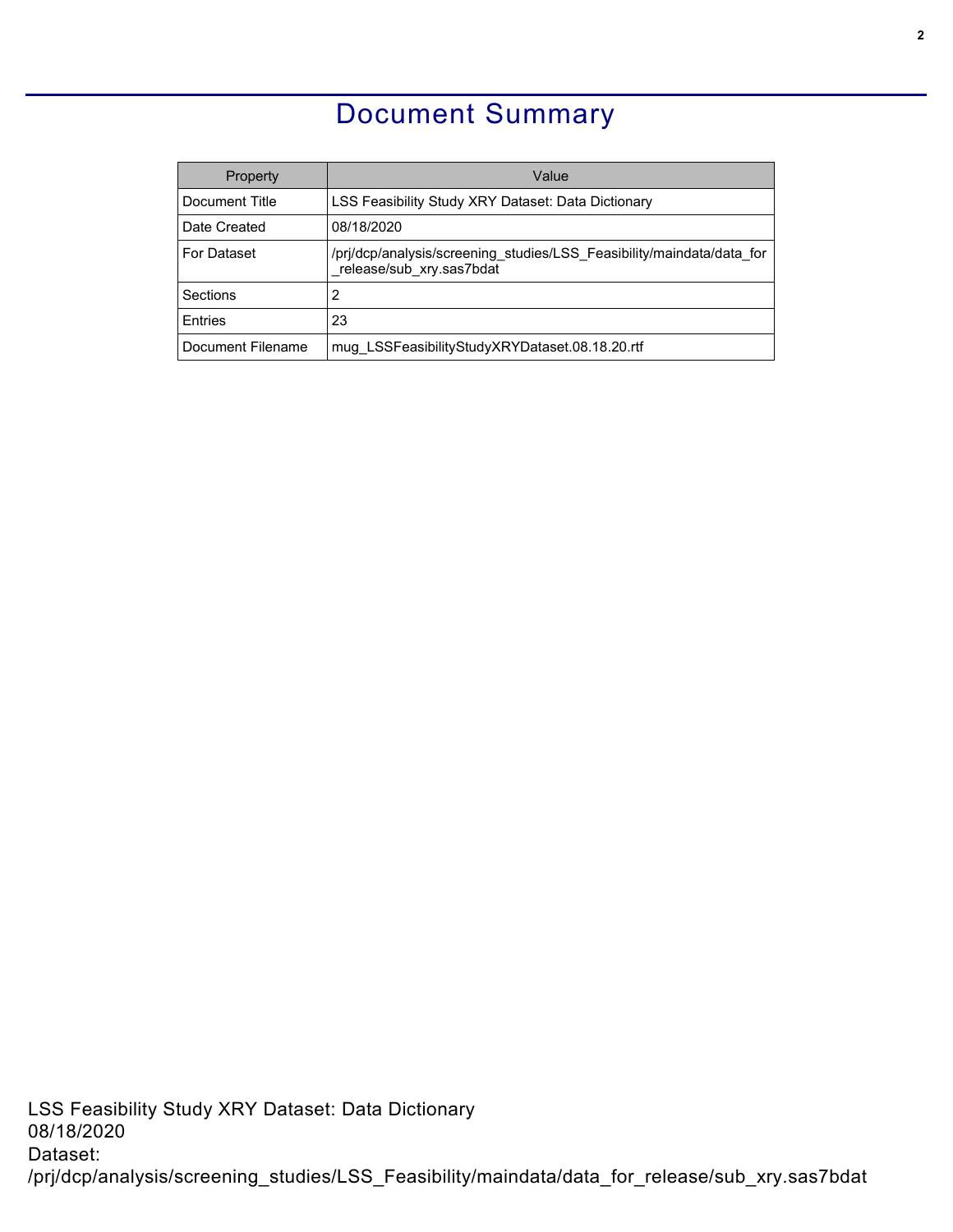# <span id="page-2-0"></span>LSS Feasibility Study XRY Dataset: Data Dictionary Section 1: Identifiers

<span id="page-2-1"></span>

| Class                                  | /ariable   | _abel_     | Description | <sup>∶</sup> ormat Text |
|----------------------------------------|------------|------------|-------------|-------------------------|
| $\bigcap$ 1<br>Principal<br><b>UI.</b> | <b>IID</b> | Subject ID |             | <b>Num</b>              |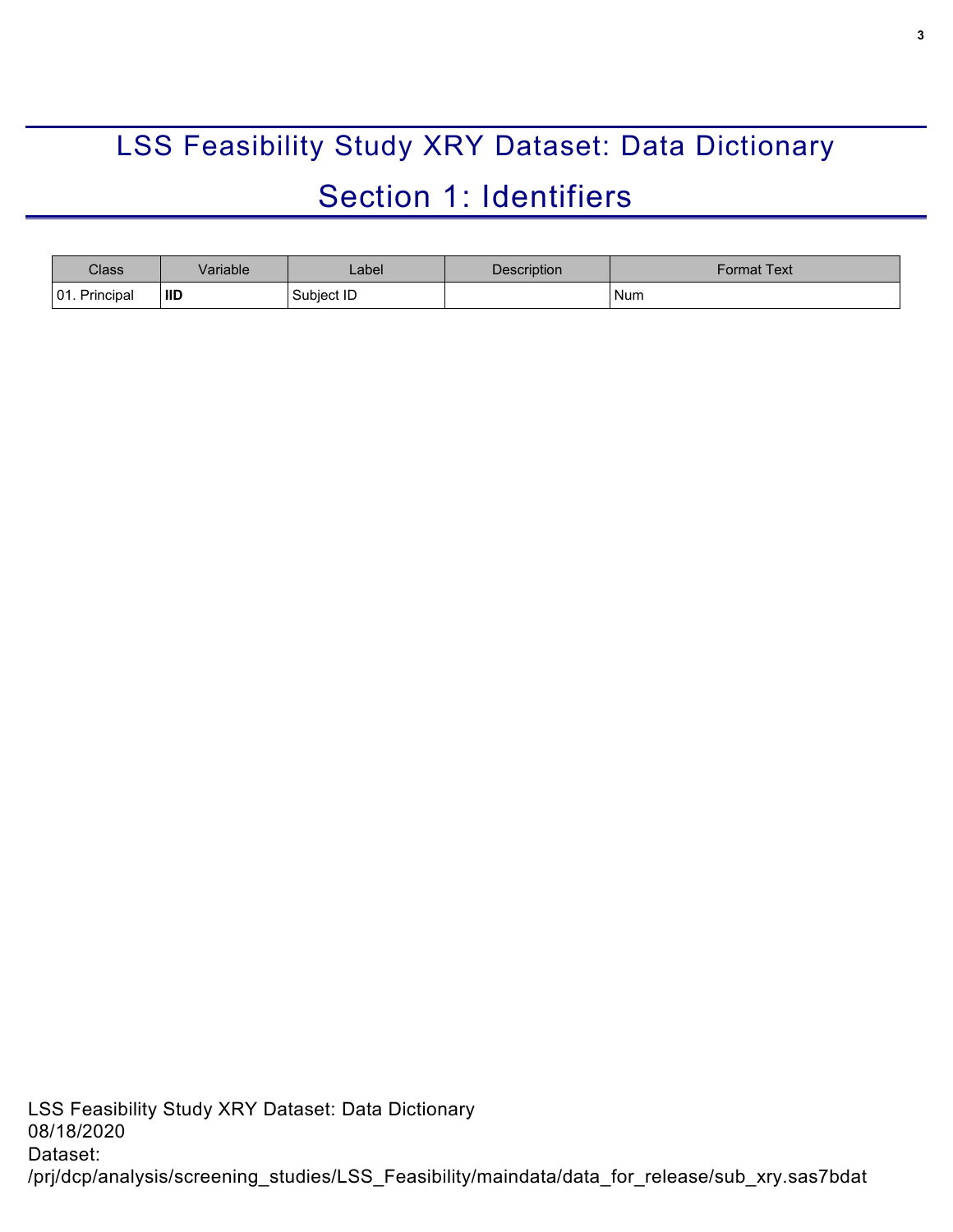## Section 2: LSS Feasibility XRY data

<span id="page-3-0"></span>

| <b>Class</b>  | Variable | Label                         | <b>Description</b> | <b>Format Text</b>                                                                                                                                                                                                                                                                                                                                                                                                                                                                                                                                                                                                                                                                                                                                                                                                                                                                                                                                                                                                                                                                                                                                                                                                                                                        |
|---------------|----------|-------------------------------|--------------------|---------------------------------------------------------------------------------------------------------------------------------------------------------------------------------------------------------------------------------------------------------------------------------------------------------------------------------------------------------------------------------------------------------------------------------------------------------------------------------------------------------------------------------------------------------------------------------------------------------------------------------------------------------------------------------------------------------------------------------------------------------------------------------------------------------------------------------------------------------------------------------------------------------------------------------------------------------------------------------------------------------------------------------------------------------------------------------------------------------------------------------------------------------------------------------------------------------------------------------------------------------------------------|
| 01. Principal | DESC_XRY | Description of<br>Abnormality |                    | "01"="01: NODULE (1 -30 MM)"<br>"02"="02: MASS (> 30 MM)"<br>"07"="07: PLEURAL MASS"<br>"08"="08: GRANULOMA(S)"<br>"13"="13: R HILAR/MEDIASTINAL LYMPH<br>NODES (EXCLUDE CALCIFIED NODES)"<br>"14"="14: L HILAR/MEDIASTINAL LYMPH<br>NODES (EXCLUDE CALCIFIED NODES)"<br>"15"="15: MAJOR<br>ATELECTASIS/COLLAPSE"<br>"16"="16: INFILTRATE<br>(CONSOLIDATION/ALVEOLAR OPACITY)"<br>"17"="17: SCARRING/PULMONARY<br>FIBROSIS/HONEYCOMBING"<br>"18"="18: PLEURAL FIBROSIS/PLEURAL<br>PLAQUE"<br>"19"="19: PLEURAL FLUID"<br>"20"="20: BONE/SOFT TISSUE LESION"<br>"21"="21: CARDIAC<br>ABNORMALITY/CARDIOMEGALY/CONGE<br><b>STIVE HEART FAILURE"</b><br>"22"="22: COPD/EMPHYSEMA/BULLAE"<br>"51"="51: NON - CALCIFIED<br>$NODULE/MASS > OR = 4MM"$<br>"52"="52: NON - CALCIFIED NODULE LESS<br>THAN 4MM"<br>"53"="53: CALCIFIED NODULE/MASS<br>INCLUDING GRANULOMAS"<br>"54"="54: ATELECTASIS, SEGMENTAL OR<br>GREATER"<br>"55"="55: PLEURAL THICKENING OF<br>EFFUSION"<br>"56"="56: HILAR/MEDIASTINAL<br>ADENOPATHY/MASS"<br>"57"="57: CHEST WALL ABNORMALITY"<br>"58"="58: CONSOLIDATION"<br>"59"="59: RETI. OPACITIES,<br>HONEYCOMBING, OR FIBROSIS"<br>"60"="60: VER. 4 OTH ABNO (NO<br>LONGER USED)"<br>"61"="61: VER. 4 OTHER ABNO (NO<br><b>LONGER</b><br>[continued] |

LSS Feasibility Study XRY Dataset: Data Dictionary 08/18/2020 Dataset: /prj/dcp/analysis/screening\_studies/LSS\_Feasibility/maindata/data\_for\_release/sub\_xry.sas7bdat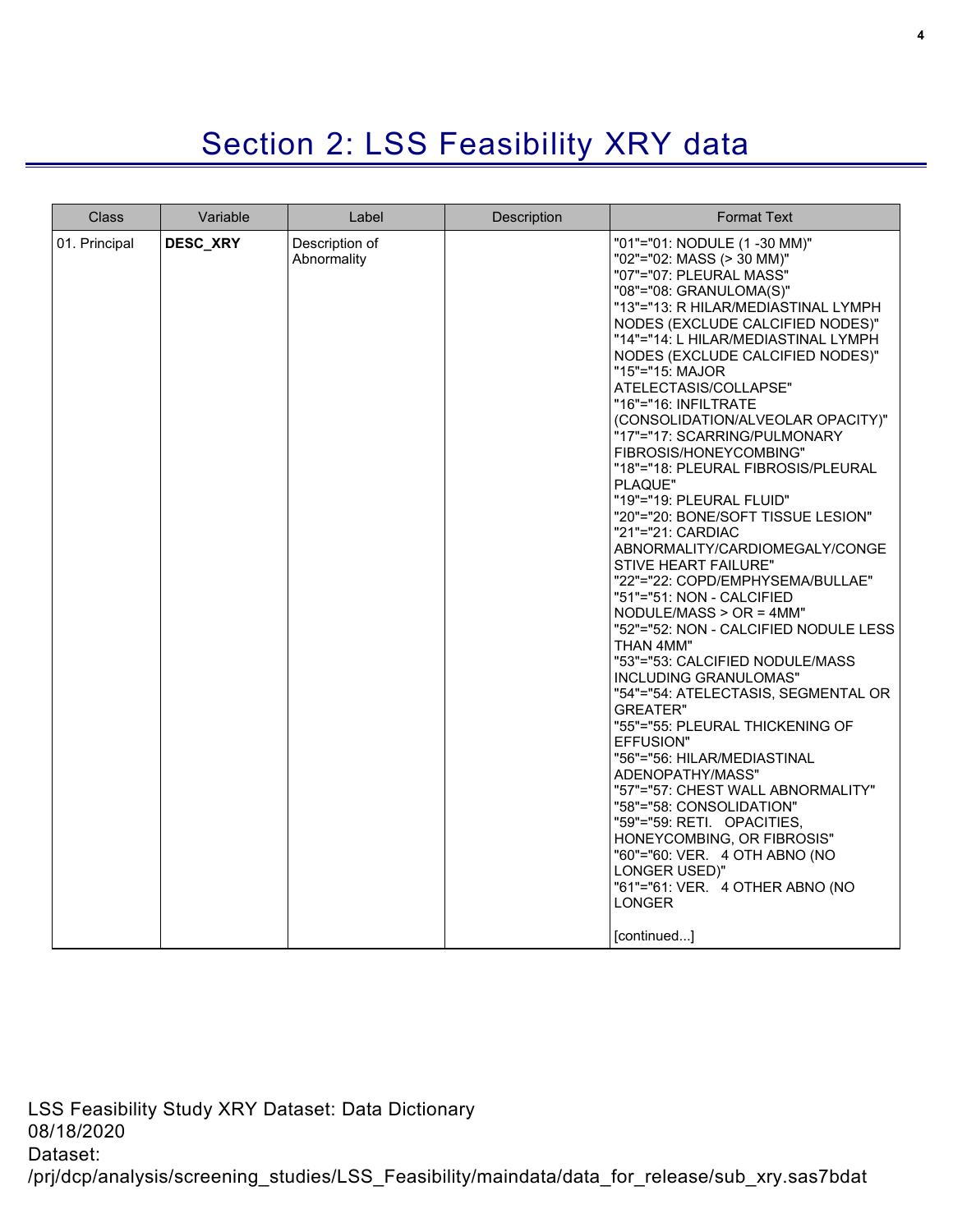| <b>Class</b>  | Variable                | Label                                    | Description | <b>Format Text</b>                                                                                                                                             |
|---------------|-------------------------|------------------------------------------|-------------|----------------------------------------------------------------------------------------------------------------------------------------------------------------|
| 01. Principal | [continued]<br>DESC_XRY |                                          |             | [continued]<br>USED)"<br>"70"="70: OTH SIG ABNO ABOVE<br>DIAPHRAGM - SPECIFY"<br>"72"="72: OTH MINOR ABNO - SPECIFY<br>OPTIONAL"<br>"88"="88: OTHER (SPECIFY)" |
| 01. Principal | LOC_DIF                 | Diffuse/Multifocal                       |             | .N="Not Applicable"<br>0="0: No"<br>1="1: Yes"                                                                                                                 |
| 01. Principal | LOC_LDIF                | Lt diffuse (Version 3)                   |             | .N="Not Applicable"<br>0="0: No"<br>1="1: Yes"                                                                                                                 |
| 01. Principal | LOC_LLZ                 | Lt lower zone                            |             | 0="0: No"<br>1="1: Yes"                                                                                                                                        |
| 01. Principal | LOC_LMZ                 | Lt middle zone                           |             | 0="0: No"<br>1="1: Yes"                                                                                                                                        |
| 01. Principal | LOC_LNA                 | Lt NA (Version 3)                        |             | .N="Not Applicable"<br>0="0: No"<br>1="1: Yes"                                                                                                                 |
| 01. Principal | LOC_LUZ                 | Lt upper zone                            |             | 0="0: No"<br>1="1: Yes"                                                                                                                                        |
| 01. Principal | LOC_NOT                 | Unable to Determine                      |             | .N="Not Applicable"<br>0="0: No"<br>1="1: Yes"                                                                                                                 |
| 01. Principal | LOC_OTH                 | Other                                    |             | .N="Not Applicable"<br>0="0: No"<br>1="1: Yes"                                                                                                                 |
| 01. Principal | <b>LOC_RDIF</b>         | Rt diffuse (Version 3)                   |             | .N="Not Applicable"<br>0="0: No"<br>1="1: Yes"                                                                                                                 |
| 01. Principal | LOC_RLZ                 | Rt lower zone                            |             | 0="0: No"<br>1="1: Yes"                                                                                                                                        |
| 01. Principal | LOC_RMZ                 | Rt middle zone                           |             | 0="0: No"<br>1="1: Yes"                                                                                                                                        |
| 01. Principal | LOC_RNA                 | Rt NA (Version 3)                        |             | .N="Not Applicable"<br>0="0: No"<br>1="1: Yes"                                                                                                                 |
| 01. Principal | LOC_RUZ                 | Rt upper zone                            |             | 0="0: No"<br>1="1: Yes"                                                                                                                                        |
| 01. Principal | <b>MRGN_XRY</b>         | Margin                                   |             | "1"="1: SPICULATED"<br>"2"="2: OTHER"<br>"9"="9: UNABLE TO DETERMINE"                                                                                          |
| 01. Principal | <b>MXD_XRY</b>          | <b>Abnormality Max</b><br>Dimension (mm) |             | Char 4                                                                                                                                                         |

LSS Feasibility Study XRY Dataset: Data Dictionary 08/18/2020 Dataset:

/prj/dcp/analysis/screening\_studies/LSS\_Feasibility/maindata/data\_for\_release/sub\_xry.sas7bdat